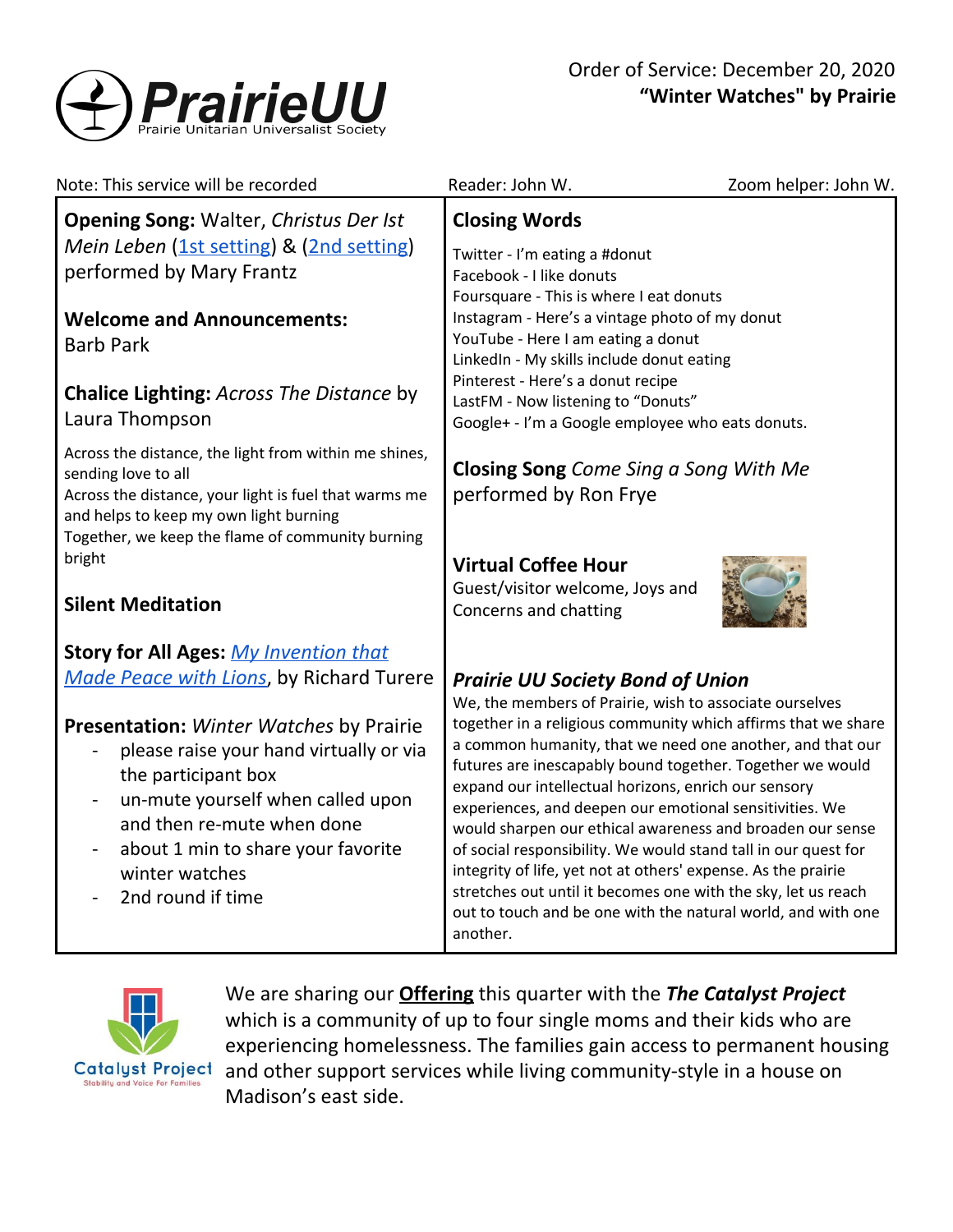# *Come Surf the Net with Me*

To the tune of "Come Sing a Song with Me" by Carolyn McDade, words modified by Ron Frye

**V1** Come surf the net with me, come surf the net with me, come surf the net with me, that I might know your mind.

**V2** Come read a blog with me, come read a blog with me, come read a blog with me, that I might know your mind

**V3** Come watch Netflix with me, come watch Netflix with me, come watch Netflix with me, that I might know your mind

**V4** Come Hear a podcast with me, come hear a podcast with me, come hear a podcast with me, that I might know your mind.

#### **Refrain:**

And I'll bring you hope when hope is hard to find, And I'll bring a song of love and a rose in the wintertime.

## **Upcoming Events**

## **Carol Singing Party 6pm**

Prairie members, families, and guests are invited to a sing along, play along, or just listen as we display the words and music to many of the songs and carols that we love for the season. We'll start out at 6 p.m. with traditional and Welsh carols that Dan Proud will lead, followed at 7 p.m. by winter songs and carols for families and kids of all ages. More traditional carols and requests will be shared at 8 p.m. Stay at home and sing along, play along, or just enjoy seeing everybody. Santa hats, elves hats, Santa beards, reindeer horns, ugly sweaters, light bulbs and festive beads are all encouraged.

[Join by computer](https://us02web.zoom.us/j/85355334298):<https://us02web.zoom.us/j/85355334298> Join by phone: 1(312) 626-6799 Meeting ID: 853 5533 4298

## **Prairie Study Group (2nd & 4th Mondays) 7pm**

This study group is part of Prairie's initiative to become a more truly welcoming congregation to those of all ethnic and class backgrounds, genders and sexual orientations as we proclaim at the start of our services. Please participate if you can.

Join by computer: <https://us02web.zoom.us/j/88309002767> Join by phone: 1 (312) 626-6799 Meeting ID: 883 0900 2767

## **Virtual Dungeons and Dragons (beginners group) (every Tuesday) 4:30pm**

Looking for a fun way to get social with friends? Well, this is the group for you! No prior experience necessary - though a camera & microphone will be required for full participation. This group is open to anyone! Ages 9 & up will be most comfortable.

Join by computer: <https://us02web.zoom.us/j/87803393490>